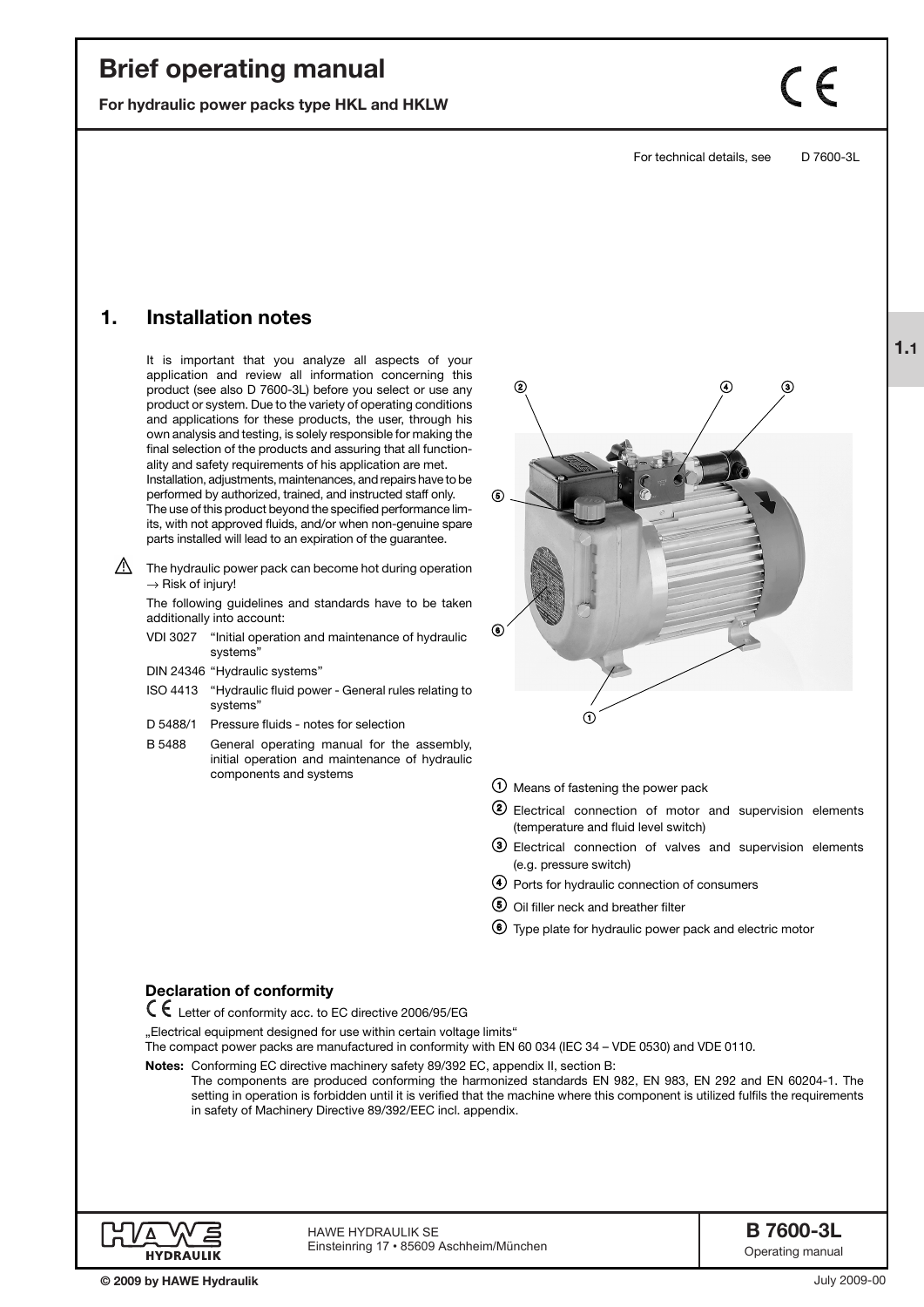# **2. Coding**

Type plate for hydraulic power pack



Single circuit pumps **Dual circuit pumps** Dual circuit pumps



with 1~phase motor



 $\circled{1}$  Complete type coding

<sup>2</sup> Commission number

- <sup>3</sup> Production date: Week/Year
- $\circled{4}$  Geometric delivery flow of the pump, flow Q (l/min) = V<sub>a</sub> · n / 1000
- ? Max. perm. operating pressure
- $\bullet$  Nom. voltage and mains frequency according to circuitry ( $\land$ ,  $\land$ ,  $\bot$ ) Voltage ranges  $(\curlyvee, \triangle, \bot)$ , where the rated performance is available: - 50 Hz: ±10% (IEC 38)  $-60$  Hz:  $\pm 5%$
- A Nom. power according to mains frequency (50 Hz, 60 Hz)

 $\bigwedge$  The actual power consumption can be higher than the nom. power! B Nom. current

 $\triangle$  The actual current consumption can be higher than the nom. current!

C Nom. speed

D Operating capacitor

 $\triangle$  Not scope of supply!

 $<sup>①</sup>$  Tank capacity</sup>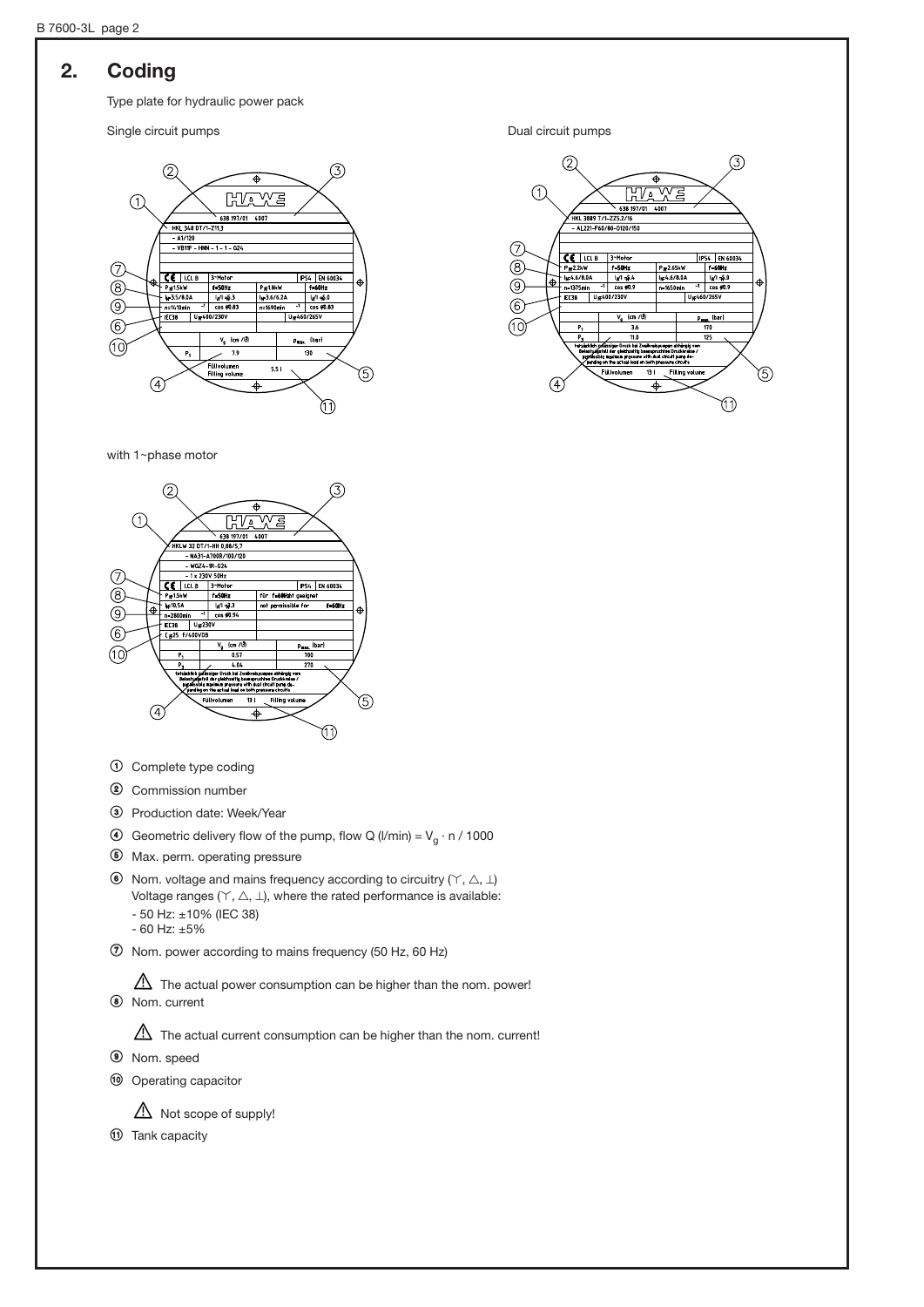|                   | HKL 34 DT/1 - H 7,7 | - A1/150                                                                            |                                                                                                                                                                                                                | 3 x 400/230 V $\angle$ 50 Hz                                                                                                                                                                                                                                                                                    |                                                                                                                |
|-------------------|---------------------|-------------------------------------------------------------------------------------|----------------------------------------------------------------------------------------------------------------------------------------------------------------------------------------------------------------|-----------------------------------------------------------------------------------------------------------------------------------------------------------------------------------------------------------------------------------------------------------------------------------------------------------------|----------------------------------------------------------------------------------------------------------------|
| Dual circuit pump |                     |                                                                                     |                                                                                                                                                                                                                |                                                                                                                                                                                                                                                                                                                 | HKLW 328T /1C - HZ 0,88/5,2 - NA31-A700R/100/120-WGZ4-1R-WG110 -1 x 110 V 60 Hz - Fluid drain hose G 1/4 x 300 |
|                   |                     |                                                                                     |                                                                                                                                                                                                                | Motor voltage                                                                                                                                                                                                                                                                                                   | Fluid drain hose                                                                                               |
|                   |                     |                                                                                     |                                                                                                                                                                                                                | Connection block depending on pump version                                                                                                                                                                                                                                                                      | (if required in combination with directional valve bank, see sect. 5.1)                                        |
|                   |                     | Pump version:<br>H<br>Z<br>DHH                                                      | - Single circuit pump (gear pump)<br>HH  /  - Dual circuit pump<br>- Dual circuit pump<br>HZ  /  - Dual circuit pump<br>$ZZ$ $/$ - Dual circuit pump                                                           | - Single circuit pump (radial piston pump)<br>(radial piston pump - radial piston pump)<br>(radial piston pump - radial piston pump)<br>(radial piston pump - gear pump)<br>(gear pump - gear pump)<br><b>Z</b> - H  - Dual circuit pump with separate connection pedestals<br>(radial piston pump - gear pump) |                                                                                                                |
|                   |                     | Fan shroud:                                                                         | no coding - Sheet steel version                                                                                                                                                                                |                                                                                                                                                                                                                                                                                                                 |                                                                                                                |
|                   |                     | F<br>P1, P2                                                                         | Electrical connection:<br>no coding - Terminal box and terminal strip<br>motor<br>- Central plug (Co. HARTING)                                                                                                 | FP1, FP2 - Central plug (Co. HARTING) and epsecially sealed feedthrough to the motor                                                                                                                                                                                                                            | - Terminal box with blade type terminals and epsecially sealed feedthrough to the                              |
|                   |                     | /1<br>/2<br>/3                                                                      | Position of the connection pedestal<br>Standard                                                                                                                                                                | Installation position, rotated by 90° to the left (only with version H and Z)<br>Installation position, rotated by 90° to the right (only with version H and Z)                                                                                                                                                 |                                                                                                                |
|                   |                     | т<br>D<br>s                                                                         | no coding No additional functions (only type HKL)<br>Float switch (NC-contact)<br>Float switch (NO-contact)                                                                                                    | Additional functions (combinations are also possible)<br>Temperature switch (standard with type HKLW)                                                                                                                                                                                                           |                                                                                                                |
|                   |                     | Tank size<br>no coding<br>$\overline{7}$<br>8<br>9<br>79<br>89                      | Standard, filling volume approx. 3.7 I<br>Filling volume approx. 4.1 l<br>Filling volume approx. 5.51<br>Filling volume approx. 11.2 l<br>Filling volume approx. 11.6 l<br>Filling volume approx. 13 l         |                                                                                                                                                                                                                                                                                                                 |                                                                                                                |
|                   |                     | <b>HKL 34</b><br><b>HKLW 34</b><br><b>HKL 32</b><br><b>HKLW 32</b><br><b>HKL 38</b> | Basic types, motor version<br>3~phase motor, nom. power 1.5 kW<br>1~phase motor, nom. power 1.5 kW<br>3~phase motor, nom. power 1.5 kW<br>1~phase motor, nom. power 1.5 kW<br>3~phase motor, nom. power 2.2 kW |                                                                                                                                                                                                                                                                                                                 |                                                                                                                |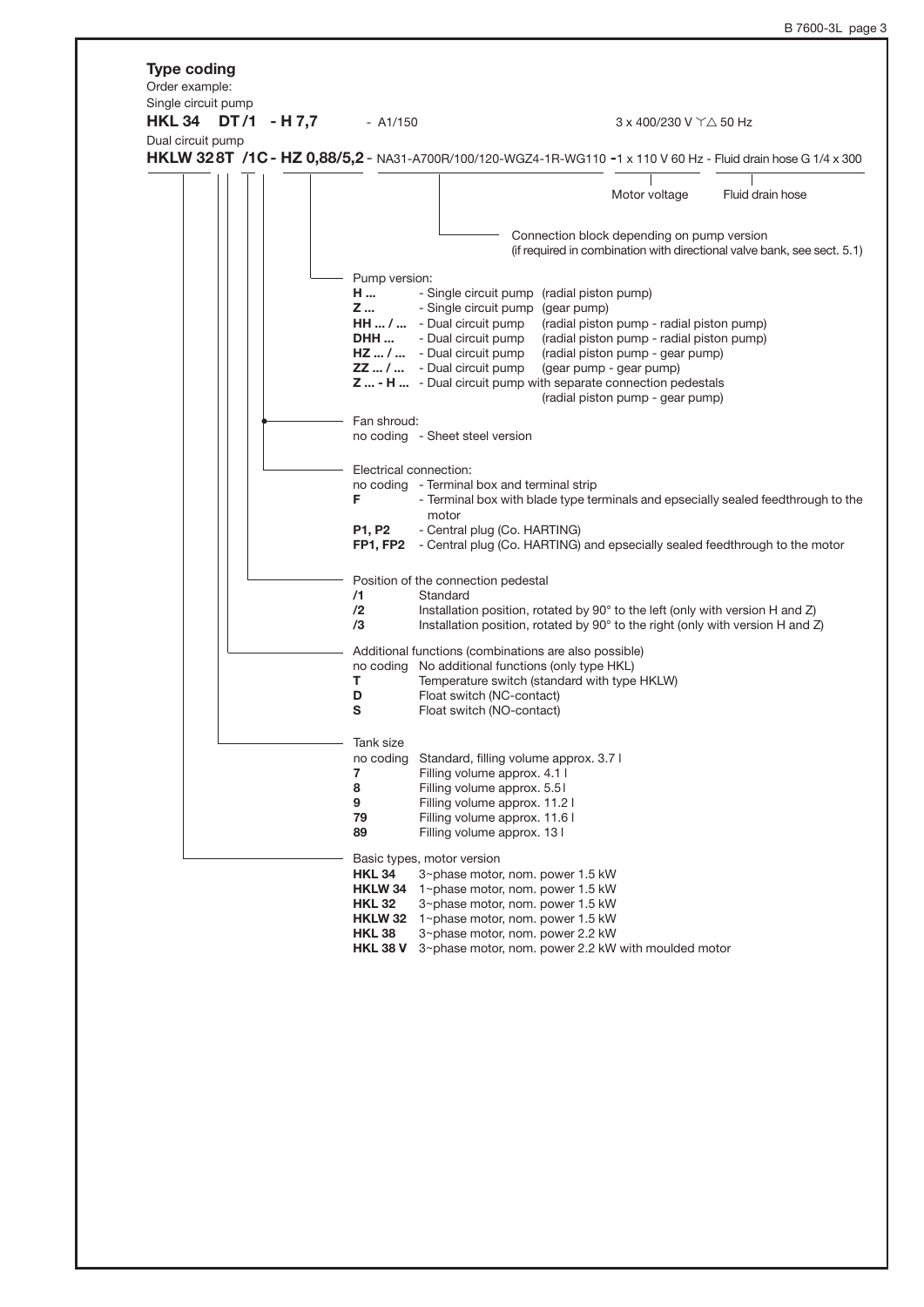# **3. Further characteristic data**

# **3.1 General**

| ueneral               |                                                                            |         |         |                                                                                           |                      |                                                      |                                                                                                                                 |                                                                                                                                                                                                                    |
|-----------------------|----------------------------------------------------------------------------|---------|---------|-------------------------------------------------------------------------------------------|----------------------|------------------------------------------------------|---------------------------------------------------------------------------------------------------------------------------------|--------------------------------------------------------------------------------------------------------------------------------------------------------------------------------------------------------------------|
| Nomenclature          | Constant delivery pump                                                     |         |         |                                                                                           |                      |                                                      |                                                                                                                                 |                                                                                                                                                                                                                    |
| Design                | Valve controlled radial piston pump or gear pump                           |         |         |                                                                                           |                      |                                                      |                                                                                                                                 |                                                                                                                                                                                                                    |
| Direction of rotation | Radial piston pump -- Any                                                  |         |         |                                                                                           |                      |                                                      |                                                                                                                                 |                                                                                                                                                                                                                    |
|                       | starting the motor when looking through the perforation of the fan shroud. |         |         |                                                                                           |                      |                                                      |                                                                                                                                 | Gear pump - Counter clock-wise, as indicated by an arrow on the fan shroud. It is therefore necessary<br>to check the rotation direction of the motor. The fan wheel has to rotate counter clockwise after briefly |
| Speed range           | Radial piston pump H: 200  3500 min-1                                      |         |         |                                                                                           |                      |                                                      |                                                                                                                                 |                                                                                                                                                                                                                    |
|                       | Gear pump<br>$Z$ 1.1 $Z$ 3.5:<br>$Z$ 6.4 $\dots$ Z 6.9:<br>$Z$ 11.3:       |         |         | $5004500$ min <sup>-1</sup><br>$5002400$ min <sup>-1</sup><br>$5001500$ min <sup>-1</sup> |                      | $Z$ 4.5 $Z$ 5.2:<br>$Z$ 8.2 $Z$ 8.8:<br>Z 6.5  Z 21: |                                                                                                                                 | $5003200$ min <sup>-1</sup><br>$5001800$ min <sup>-1</sup><br>$5003500$ min <sup>-1</sup>                                                                                                                          |
| Installed position    | Only horizontal                                                            |         |         |                                                                                           |                      |                                                      |                                                                                                                                 |                                                                                                                                                                                                                    |
| Mounting              | via four supports with holes Ø9 mm, see also sect. 4.1                     |         |         |                                                                                           |                      |                                                      |                                                                                                                                 |                                                                                                                                                                                                                    |
| Mass (weight)         | Basic type                                                                 | н       | Ζ       |                                                                                           | $HZ, HH, DHH, Z - H$ |                                                      |                                                                                                                                 |                                                                                                                                                                                                                    |
| (without fluid)       | HKL <sub>3</sub><br>HKLW 3.                                                | 19.7 kg | 19.7 kg |                                                                                           | 20.5 kg              |                                                      | For mass (weight) of the connection<br>blocks an d valve banks, see<br>the respective pamphlets (see list-<br>ing in sect. 5.1) |                                                                                                                                                                                                                    |
|                       | <b>HKL 3.7</b><br><b>HKLW 3.7</b>                                          | 21.9 kg | 21.9 kg |                                                                                           | 22.7 kg              |                                                      |                                                                                                                                 |                                                                                                                                                                                                                    |
|                       | <b>HKL 3.8</b><br><b>HKLW 3.8</b>                                          | 27 kg   | 27 kg   |                                                                                           | 27.5 kg              |                                                      |                                                                                                                                 |                                                                                                                                                                                                                    |
|                       | <b>HKL 3.9</b><br><b>HKLW 3.9</b>                                          | 21.5 kg | 21.5 kg |                                                                                           | 22.3 kg              |                                                      |                                                                                                                                 |                                                                                                                                                                                                                    |
|                       | <b>HKL 3.79</b><br><b>HKLW 3.79</b>                                        | 23.7 kg | 23.7 kg |                                                                                           | 24.5 kg              |                                                      |                                                                                                                                 |                                                                                                                                                                                                                    |
|                       | <b>HKL 3.89</b><br><b>HKLW 3.89</b>                                        | 28.8 kg | 28.8 kg |                                                                                           | 29.3 kg              |                                                      |                                                                                                                                 |                                                                                                                                                                                                                    |
| Pipe connection       |                                                                            |         |         |                                                                                           |                      |                                                      |                                                                                                                                 | only via directly mounted connection blocks, see selection table in section 5.1. For the connection hole                                                                                                           |
|                       | pattern of the basic pump, see section 4.3                                 |         |         |                                                                                           |                      |                                                      |                                                                                                                                 |                                                                                                                                                                                                                    |
| Running noise         |                                                                            |         |         |                                                                                           |                      |                                                      |                                                                                                                                 |                                                                                                                                                                                                                    |
| 72<br>ব               |                                                                            | 68<br>ବ |         |                                                                                           |                      |                                                      |                                                                                                                                 | Measuring conditions:                                                                                                                                                                                              |



dB<sub>(</sub>

66

Work room, interference level approx. 50 dB(A); Measuring point 1m above the floor; 1 m object clearance, pump fixed with 4 silentblocs Ø40x30 65 Shore, (Co. Schwingmetall No. 20291/V).

Measuring device: Precision sound pressure level measuring instrument IEC 651class I

Viscosity of the oil: approx. 60 mm2/s

Pumps with smaller delivery flows tend as a rule to the lower, whereas larger ones tend to the upper limit. The noise level of dual circuit pumps are similar to the one of single circuit radial piston pumps, if the total delivery flow is rather identical.

12'

## **3.2 Hydraulic**

70

9د.

| Pressure                  | Delivery side (outlet ports P, P1 und P3) depending on pump design and delivery flow, see sect. 2<br>Suction side (inside the tank): ambient pressure. Not suitable for charging.                                                                                                                                                                                                                                                                                                                                                                                         |                      |                                   |                                                 |  |  |  |
|---------------------------|---------------------------------------------------------------------------------------------------------------------------------------------------------------------------------------------------------------------------------------------------------------------------------------------------------------------------------------------------------------------------------------------------------------------------------------------------------------------------------------------------------------------------------------------------------------------------|----------------------|-----------------------------------|-------------------------------------------------|--|--|--|
| Start-up against pressure | Versions with 3~phase motor will start-up against pressure $p_{max}!$<br>Whereas versions with $1$ ~phase motor will start-up only against slight pressure!                                                                                                                                                                                                                                                                                                                                                                                                               |                      |                                   |                                                 |  |  |  |
| Pressure fluid            | Hydraulic oil conforming DIN 51 524 part 1 to 3; ISO VG 10 to 68 conforming DIN 51 519<br>Opt. operation range: Radial piston pump H: 10  500 mm <sup>2</sup> /s<br>$20100$ mm <sup>2</sup> /s<br>Gear pump Z:<br>Viscosity range: min. approx. 4; max. approx. 800 mm <sup>2</sup> /s<br>Also suitable are biologically degradable pressure fluids type HEES (Synth. Ester) at service tempera-<br>tures up to approx. +70°C. Electrically hazardous: Any fluid types containing water must not be used<br>(short-cut). i.e. fluids type HEPG and HETG are not suitable! |                      |                                   |                                                 |  |  |  |
| Temperature               | Ambient: approx. -40 $\dots$ +80°C; Fluid: -25 $\dots$ +80°C. Note the viscosity range !<br>Permissible temperature during start: -40°C (observe start-viscosity!), as long as the service tempera-<br>ture is at least 20K higher for the following operation. Biologically degradable pressure fluids: Observe<br>manufacturer's specifications. By consideration of the compatibility with seal material not over $+70^{\circ}$ C.                                                                                                                                     |                      |                                   |                                                 |  |  |  |
| Filling and usable volume | Tank size                                                                                                                                                                                                                                                                                                                                                                                                                                                                                                                                                                 | Filling volume       | Usable filling volume             |                                                 |  |  |  |
|                           | Coding                                                                                                                                                                                                                                                                                                                                                                                                                                                                                                                                                                    | V <sub>filling</sub> | $V_{\text{usable}}$ (coding H, Z) | V <sub>usable</sub> (coding HZ, HH, DHH, Z - H) |  |  |  |
|                           |                                                                                                                                                                                                                                                                                                                                                                                                                                                                                                                                                                           | 3.71                 | 1.7 <sub>1</sub>                  | 1.71                                            |  |  |  |
|                           | 7                                                                                                                                                                                                                                                                                                                                                                                                                                                                                                                                                                         | 4.11                 | 2.11                              | 1.71                                            |  |  |  |
|                           | 8                                                                                                                                                                                                                                                                                                                                                                                                                                                                                                                                                                         | 5.51                 | 2.61                              | 1.71                                            |  |  |  |
|                           | 9                                                                                                                                                                                                                                                                                                                                                                                                                                                                                                                                                                         | 11.2                 | 8.21                              | 8.21                                            |  |  |  |
|                           | 79                                                                                                                                                                                                                                                                                                                                                                                                                                                                                                                                                                        | 11.61                | 8.61                              | 8.21                                            |  |  |  |
|                           | 89                                                                                                                                                                                                                                                                                                                                                                                                                                                                                                                                                                        | 131                  | 9.11                              | 8.21                                            |  |  |  |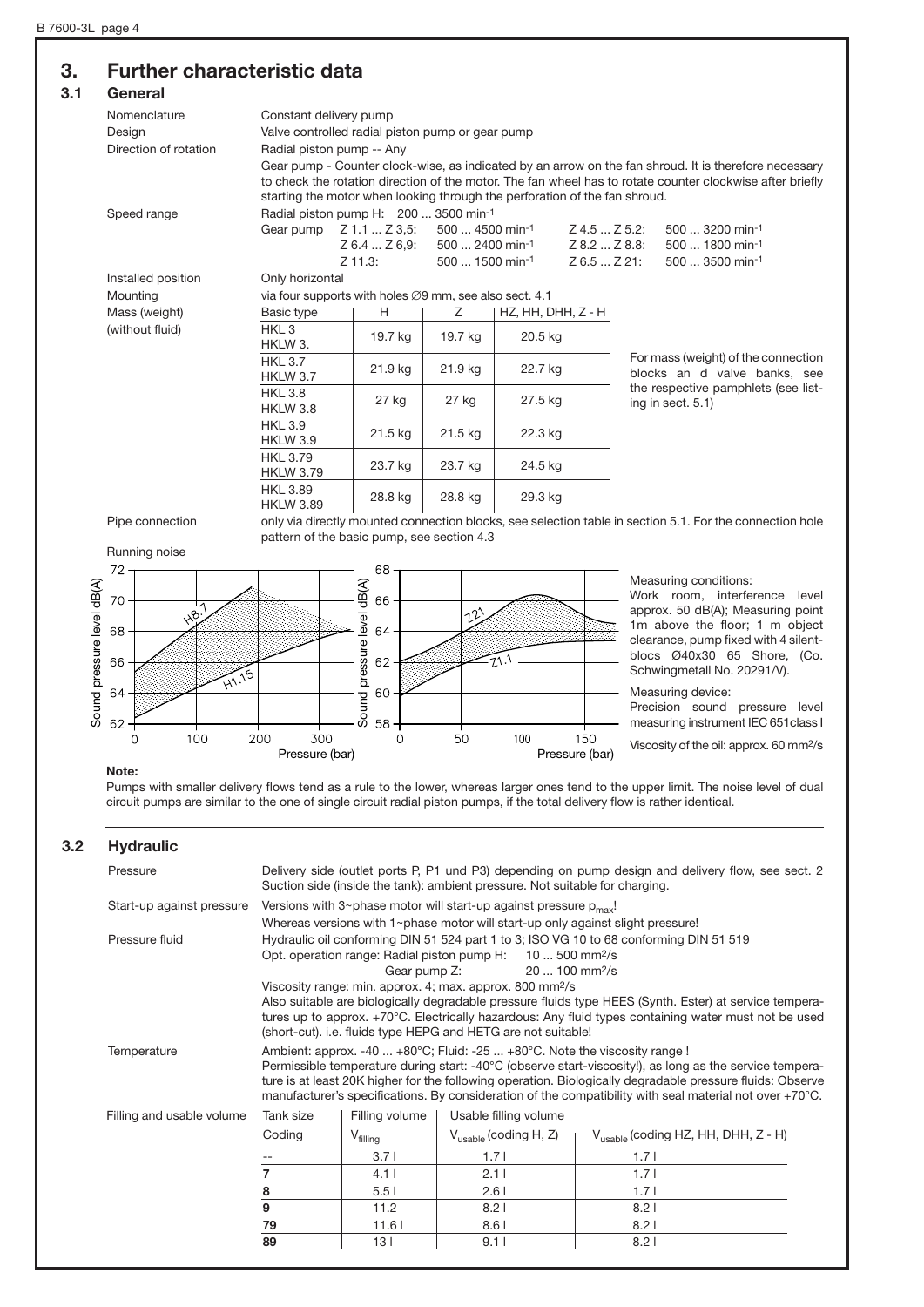#### **3.3 Electrical data** The figures below apply to radial piston as well as to gear pumps The drive motor and pump form a closed, not separable unit, see description section 1. Connection • Version with terminal box, WAGO CAGE CLAMP®S, cable 1.5 mm2 ... 3 mm2 (Cable gland M20x1.5 is customer furnished) • Version with central plug (Co. HARTING), cable 1.5 mm<sup>2</sup> ' Version with terminal box and blade type terminals, blade type terminals (female) 6.3 (Co. AMP) (cable gland M20x1.5 is customer furnished) Protection class IP 54 conf. IEC 60529, apply to the complete hydraulic power pack (as a reference protection class to pure electrical machinery) Safety class **VDE 0100 Safety class 1** Insulation Design conf. VDE 0110  $\bullet$  for mains with 4 or 3 conductors L1~L2-L3~PE (3~phase mains) with grounded neutral point up to 500 V AC nom. phase voltage conductor - conductor ' for mains with 4 or 3 conductors L1~L2-L3 (3~phase mains) without grounded neutral point up to 300 V AC nom. phase voltage conductor - conductor • for 1~phase mains with 2 conductors L-N up to 300 V AC nom. voltage. **Current consumption HKL 34, HKL 38**  $3 \times 400/230V$  50 Hz  $\gamma \triangle$ **HKL 32** 3 x 400/230V 50 Hz  $\text{Y}$  $\triangle$ Operating voltage  $3 \times 460/265$ V 60 Hz  $\gamma \triangle$ Operating voltage  $3 \times 460/265$ V 60 Hz  $\gamma \triangle$  $10$  $\widetilde{F}^0$ (460 V 60 Hz) (460 V 60 Hz) (460 V 60 Hz)  $12 \frac{1}{8}$  $1.10$  $10$ 8  $1.10$  $1.00$ (460  $1.05$  $\mathcal{B}$ 6

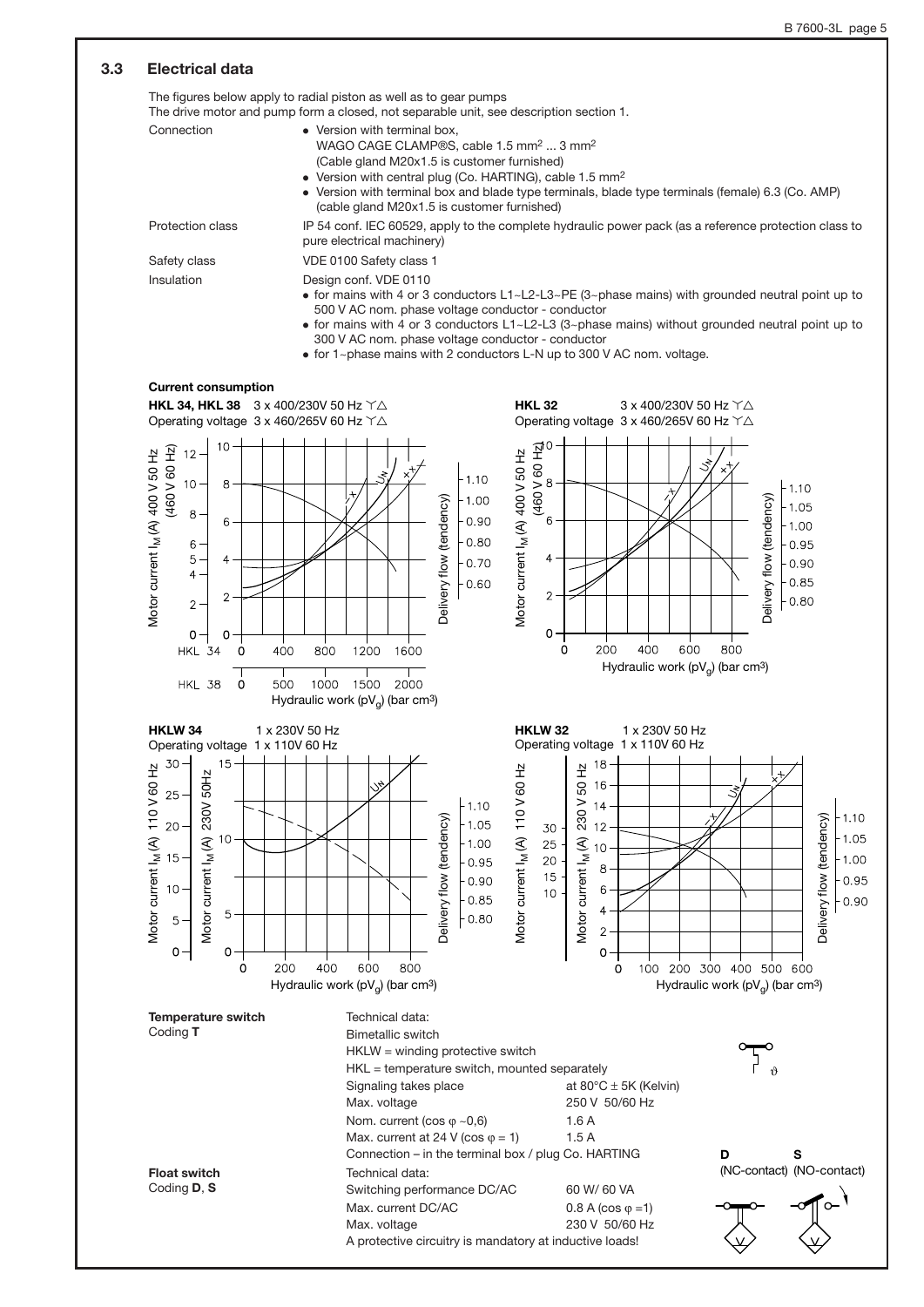

**4.2 Basic pump type HKL and HKLW** 

Type HKL 3., HKL 3.8 Type HKL W 3., HKLW 3.8

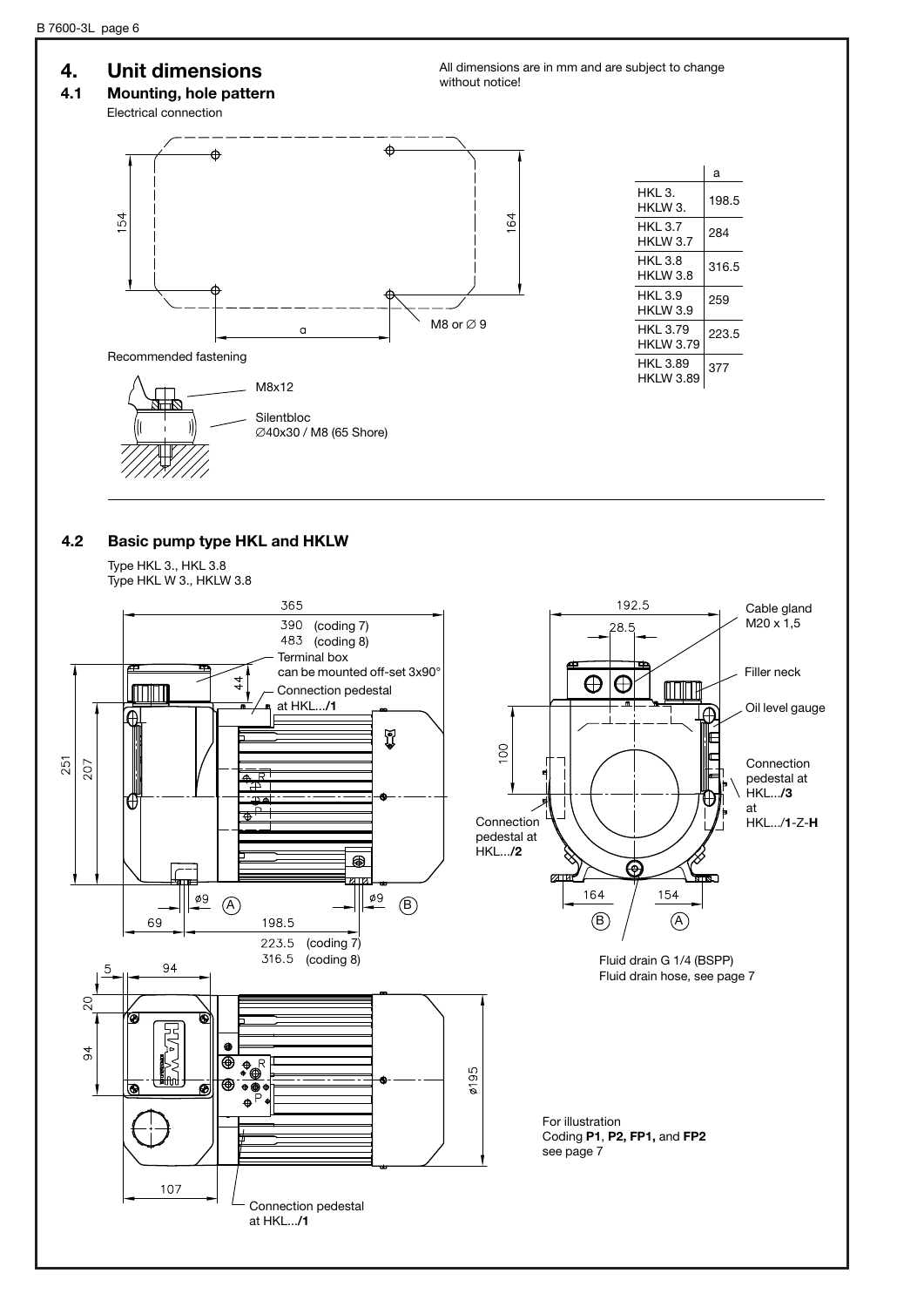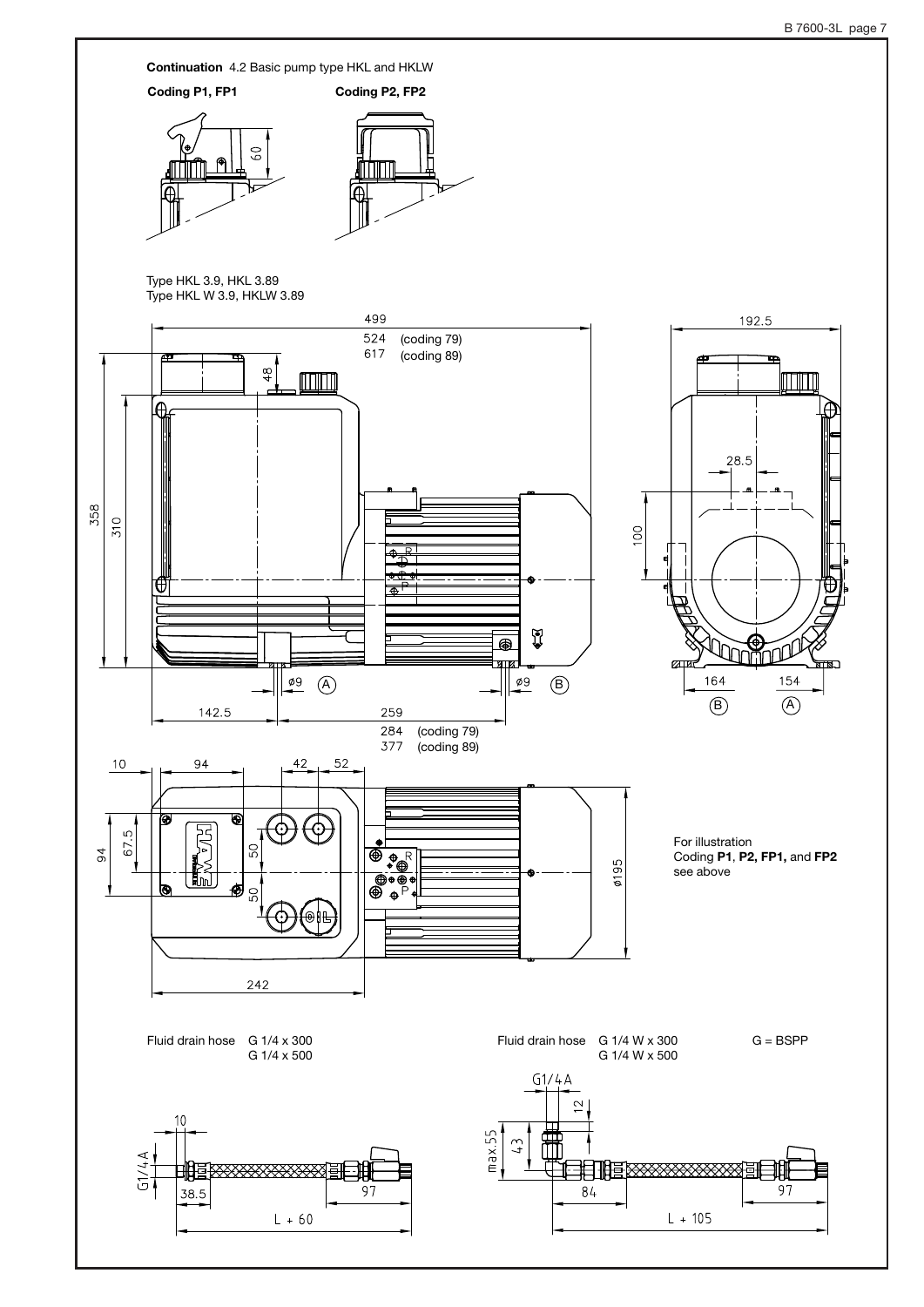



Dual circuit pump with common connection pedestal. For missing dimensions, see above!





Sealing of ports: P and  $\overline{P1}$  = Kantseal 6.07x1.68 NBR 90 Sh

P3 and R =  $8x2$  NBR 90 Sh

## **Electrical**

Terminal box (without coding) WAGO CAGE CLAMP®S, cable 1.5 mm2 ... 3 mm2



**D** (NC-contact) **S** (NO-contact) **T**



3~phase motor 1-phase motor



 $C_B$  - Operating capacitor is not scope of delivery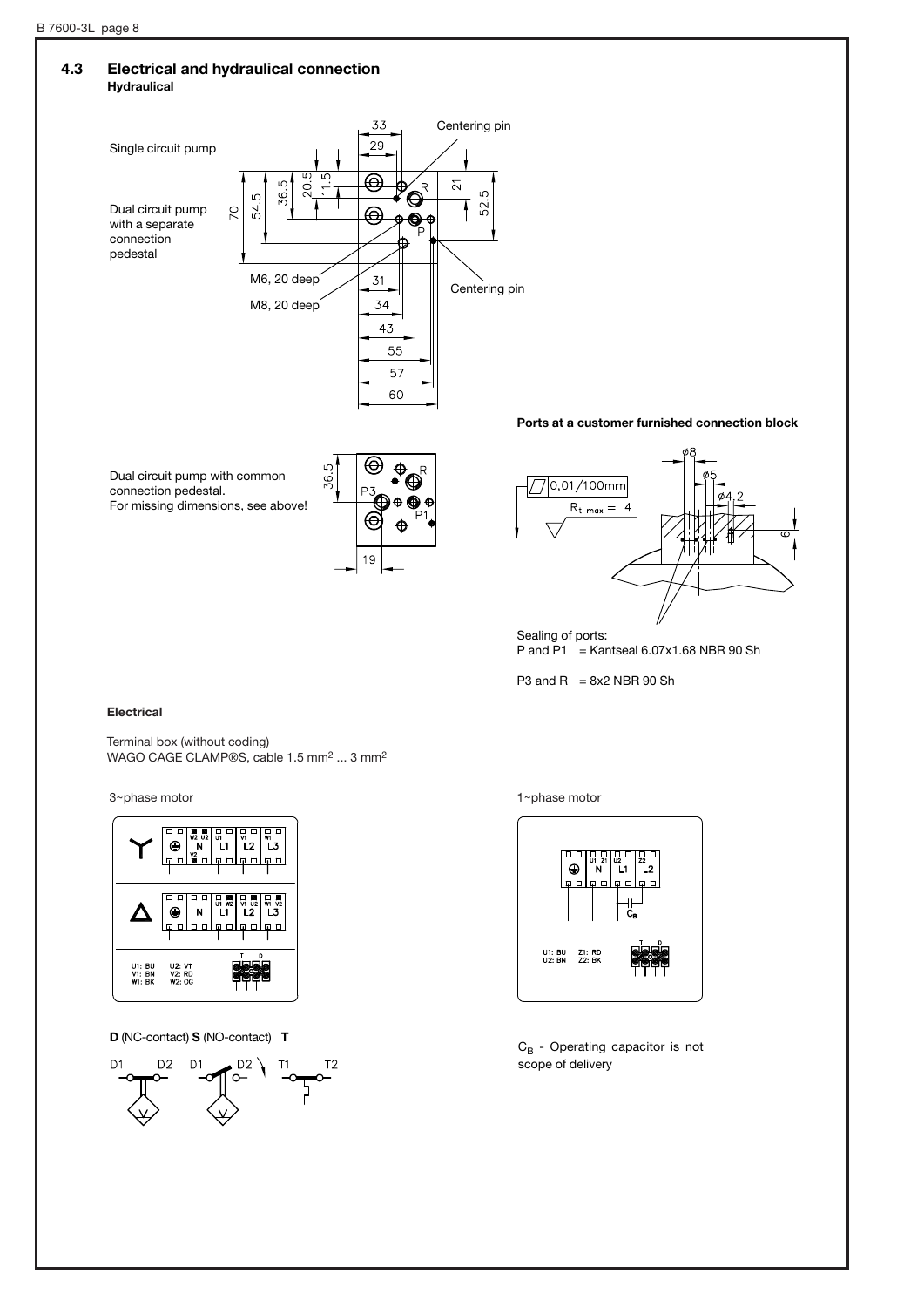Coding **P1**, **P2**, **FP1**, **FP2** Central plug (Co. HARTING) HAN 10 E 3~phase motor and the state of the state of the state of the 1+phase motor in the 1+phase motor W2 U2 V2  $\overline{\bullet}$  $678900$  $\delta$  $\vec{\circ}$  $\frac{8}{9}$  $\frac{9}{9}$   $\frac{10}{9}$  $C_B$  - Operating  $\oplus$  $\mathbf{C}$  $\bigoplus$ capacitor is not |<br>| 0<br>| 4  $\circ$  $\frac{0}{3}$  $\frac{1}{2}$  $\frac{0}{5}$  $\circ$  $\frac{0}{2}$  $\frac{0}{3}$  $\frac{0}{5}$ scope of delivery  $\hat{\mathbf{\Theta}}$ ¢ Þ PÉ TÍ1  $\sqrt{2}$   $\sqrt{2}$ -71 Electrical connection at the user (via the plug) 3~phase motor  $\gamma$  3~phase motor  $\triangle$  1~phase motor PE L1 L2 L3 **PE L1 L2 L3** PE L N  $C_B$ ⊕ ⋐  $\overline{\Phi}$ ଈ ē  $\frac{1}{6}$ န 0-0-0-0-0 OCOOCO ್ಹಾಯ್ಯಾಂ y  $\delta$ F J y.<br>P င်္ ⊜ا  $\triangle$ I⊕  $\bigoplus$ ∉  $\oplus$  $\int_{0}^{0}$ <u> ၇</u>၀ ၂၀ <u>96</u>  $\int_{0}^{0}$ ႙ၟႝၜ  $\hat{\mathbf{\Theta}}$  $\ddot{\Phi}$  $\oplus$  $\bigoplus$ ⊕ Coding **D**, **S** Coding **DT**, **ST** Coding **T** Coding **D - T**, **S - T** D1 D2 T1 T2 D1 T1 T1 T2 4  $\overline{a}$  $\overline{0}$  $\overline{0}$  $\frac{9}{0}$  $\frac{9}{\mathsf{O}}$  $\frac{9}{\mathsf{O}}$  $\frac{10}{\mathbf{O}}$  $\frac{9}{\mathsf{O}}$  $\oplus$  $\oplus$  $\ddot{\bm{\Theta}}$  $\frac{0}{4}$  $\frac{0}{5}$  $\frac{0}{4}$  $\frac{0}{5}$  $\frac{0}{4}$  $\frac{0}{5}$  $\frac{0}{5}$ Φ  $\ddot{\Phi}$  $(D2)$  (T2) D1 D2 **D** (NC-contact) **S** (NO-contact) $C^{D2}$ D2 T1 D1 D2 T2  $T1$ D1  $T<sub>2</sub>$ D2 D1  $T<sub>2</sub>$ D<sub>1</sub>

Coding **F** Blade type terminals, blade type terminals (female) 6.3 AMP



**DS T** (NC-contact) (NO-contact)  $D2 \setminus T1$  $D<sub>1</sub>$ D<sub>2</sub> D<sub>1</sub>  $T<sub>2</sub>$ 



 $C_B$  - Operating capacitor is not scope of delivery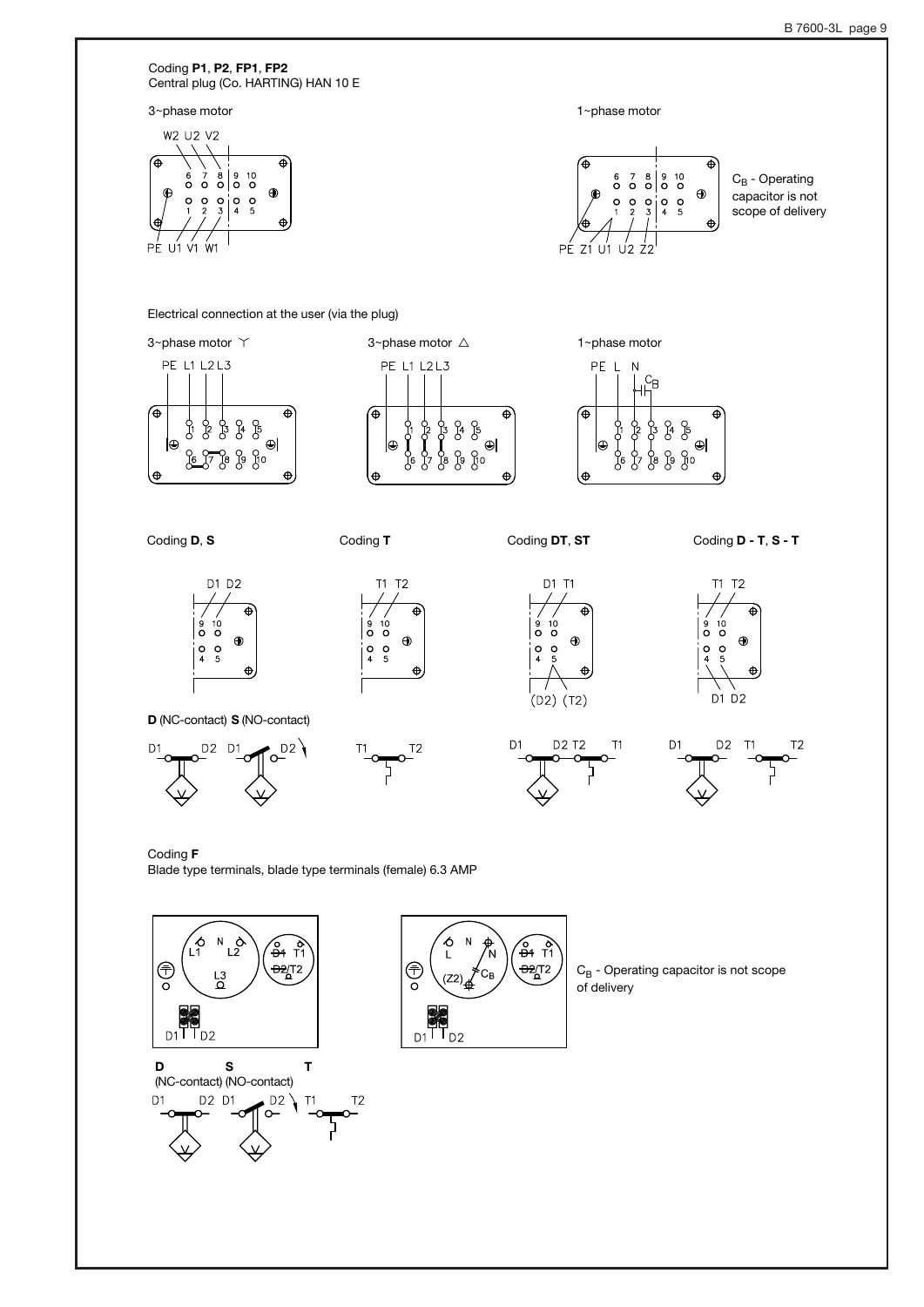# **5. Appendix**

# **5.1 Notes regarding selection**

Procedure for selection and system lay-out of compact power packs with directly mounted valves is detailed in D 7600-3L.

## **Technical description of the connection blocks**

A connection block is mandatory for the hydraulic connection of the hydraulic power pack

| <b>Type</b>                  | Description                                                                                                                                                                                                                                                                | Pamphlet   |
|------------------------------|----------------------------------------------------------------------------------------------------------------------------------------------------------------------------------------------------------------------------------------------------------------------------|------------|
| A, AL, AM, AK,<br>AS, AV, AP | For single circuit pumps<br>with pressure limiting valve and the possibility for direct mounting of directional valve banks<br>Optional: pressure resistant filter or return filter, idle circulation valve, accumulator charging<br>valve, prop. pressure limiting valve  | D 6905 A/1 |
| AN, AL, NA,<br>C30, SS, VV   | For dual circuit pumps<br>with pressure limiting valve and where directional valve banks can be directly mounted in<br>some cases<br>Optional: accumulator charging valve, two stage valve, idle circulation valve                                                         | D 6905 A/1 |
| <b>AX</b>                    | For single circuit pumps<br>with pressure limiting valve (type approved) and the possibility for direct mounting of direc-<br>tional valve banks<br>for use at accumulator charged systems<br>Optional: pressure resistant filter or return filter, idle circulation valve | D 6905 TÜV |
| B                            | For single circuit pumps<br>for actuating single acting cylinders with pressure limiting valve and drain valve<br>Optional: throttle valve                                                                                                                                 | D 6905 B   |
| C                            | For single circuit pumps<br>with ports P and R for direct piping                                                                                                                                                                                                           | D 6905 C   |

## **Technical description of the directional valve banks**

The direct mounting of directional valves to the connection blocks type A enables creation of compact hydraulic units without additional piping.

| <b>Type</b>     | Description                                                                                                               | Pamphlet       |
|-----------------|---------------------------------------------------------------------------------------------------------------------------|----------------|
| <b>VB</b>       | Directional seated valves up to 700 bar                                                                                   | D 7302         |
| <b>BWN, BWH</b> | Directional seated valves up to 450 bar                                                                                   | D 7470 B/1     |
| <b>BVZP</b>     | Directional seated valves up to 450 bar                                                                                   | D 7785 B       |
| <b>SWR, SWS</b> | Directional spool valves up to 315 bar                                                                                    | D 7451, D 7951 |
| <b>BA</b>       | Valve bank for the combination of different directional valves with connection hole pattern NG<br>6 acc. to DIN 24 340-A6 | D 7788         |
| <b>NBVP</b>     | Directional seated valves                                                                                                 | D 7765 N       |
| <b>NSWP</b>     | Directional spool valves                                                                                                  | D 7451 N       |
| <b>NSMD</b>     | Clamping modules<br>(Directional spool valve with pressure reducing valve and feedback signal)                            | D 7787         |
| <b>NZP</b>      | Intermediate plate<br>with connection hole pattern Ng 6 acc. to DIN 24 340-A6                                             | D 7788 Z       |

# **5.2 Assembly and installation notes**

**Attention:** The compact hydraulic power pack has to be installed and connected by a qualified technician, who is familiar with and works according to the generally accepted engineering standards and the latest legal regulations and standards.

The following guidelines and standards have to be taken into account:<br>- VDI 3027 "Initial operation and maintenance of hydraulic systems"

- "Initial operation and maintenance of hydraulic systems"
- DIN 24346 "Hydraulic systems"
- ISO 4413 "Hydraulic fluid power -- General rules relating to systems"
- D 5488/1 Pressure fluids notes for selection

- B 5488 General operating manual for the assembly, initial operation and maintenance of hydraulic components and systems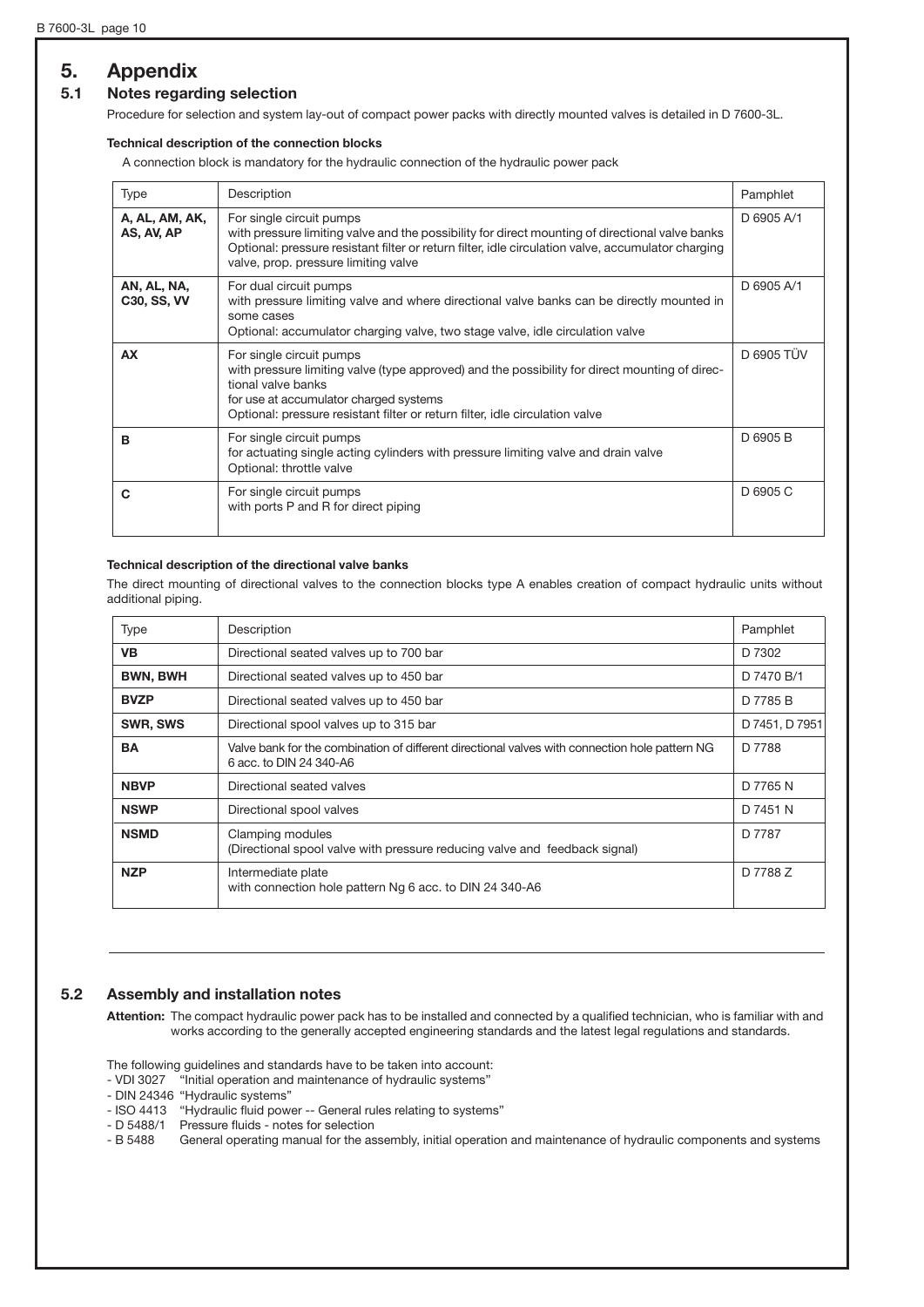#### **a) Identification**

see type plate and discription in section 2

#### **b) Installation and mounting**

• Installation

The hydraulic power pack incl. the solenoids of the directional valves can become hot during operation  $\to$  Risk of injury! Care has to be taken that fresh air can be drawn in and the warm air can escape.

Modifications of any kind (mechanical, welding or soldering works) must not be performed.

- **•** Installed position only horizontally
- ' For dimensions, see sect. 4.2
- ' Mass (weight) for the basic power pack without valve assembly and fluid

| Basic types                         | н       | Ζ       | HZ, HH, DHH, Z - H |
|-------------------------------------|---------|---------|--------------------|
| HKL <sub>3</sub><br>HKLW 3.         | 19.7 kg | 19.7 kg | 20.5 kg            |
| <b>HKL 3.7</b><br>HKLW 3.7          | 21.9 kg | 21.9 kg | 22.7 kg            |
| <b>HKL 3.8</b><br>HKLW 3.8          | 27 kg   | 27 kg   | 27.5 kg            |
| <b>HKI 3.9</b><br>HKLW 3.9          | 21.5 kg | 21.5 kg | 22.3 kg            |
| <b>HKL 3.79</b><br><b>HKLW 3.79</b> | 23.7 kg | 23.7 kg | 24.5 kg            |
| <b>HKL 3.89</b><br><b>HKLW 3.89</b> | 28.8 kg | 28.8 kg | 29.3 kg            |

' Mounting: Mounting hole pattern, see section 4.1

## **c) Electrical connection and setting of the protective motor switch**

- ' For connection of the electric motor, see sect. 4.3
- ' For connection of the float and fluid level switch, see sect. 4.3
- **Note:** The temperature switch will trigger at a fluid temperature of approx. 95°C.
- **Note:** The signal has to be delayed sufficiently (time lag relay) if the lay-out of the system features an operation cycle where the pump is emptied below the min. level and replenished by the reflow from the consumer within one cycle.
- ' Adjustment of the protective motor switch
- S1-operation (pressure  $\leq$   $p_1$ )

The protective motor switch should be set for the corresponding current, required to achieve the adjusted pressure of the pressure limiting valve (see  $I_M$ -(p<sub>V</sub>)calc.- curve sect. 3.3), however not higher than the nom. current  $I_N$ . This motor protection covers only a possible mechanical blockade of the motor.

- S6-operation (pressure  $\leq$   $p_{\text{max}}$ )

In most cases it is sufficient, to set the response current to approx.  $(0.85...0.9)$  of  $I_N$ . This makes sure that on one hand the bimetallic switch does not trigger too early during normal operation but on the other hand the oil temperature doesn't rise too high due to a prolonged response time after the pressure limiting valve is in action.

Test the setting of the motor protective switch during a test run.

Temperature switches, float switches and pressure switches are further safety measures against malfunctions.

' Selection of the proper operation capacitor with type HKLW A capacitor is mandatory for the version with 1+phase motor. The recommendations in sect. 3.3 ensure that the max. pressure rating specified are achieved. The electric loss can be minimized by utilizing a smaller capacitor (-30%) as long as only 75% of the specified max. hydraulic work (pV<sub>a</sub>) is employed **Note:** The capacitor is not scope of delivery.

| Condenser choice<br>Motor voltage | Reference voltage |  |  |
|-----------------------------------|-------------------|--|--|
|                                   |                   |  |  |
| 1 x 230V 50 Hz                    |                   |  |  |
| 1 x 220V 60 Hz                    | 400 V AC          |  |  |
| 1 x 110V 60 Hz                    | 230 V AC          |  |  |
| 1 x 115V 50 Hz                    |                   |  |  |

### **d) Notes to ensure EMC (Electromagnetic compatibility)**

No impermissible spikes are emitted (EN 60034-1 sect. 19) when hydraulic power packs (inductive motor acc. to EN 60034-1 sect. 12.1.2.1) are connected to a system (e.g. power supply acc. to EN 60034-1 sect. 6). Tests regarding the conformity with EN 60034-1 sect. 12.1.2.1 and/or VDE 0530-1 are not required. Electro-magnetic fields may be generated during switching the motor ON/OFF. This effect can be minimized by means of a filter e.g. type 23140, 3 • 400 V AC 4 kW 50-60 Hz (Co. Murr-Elektronik, D-71570 Oppenweiler